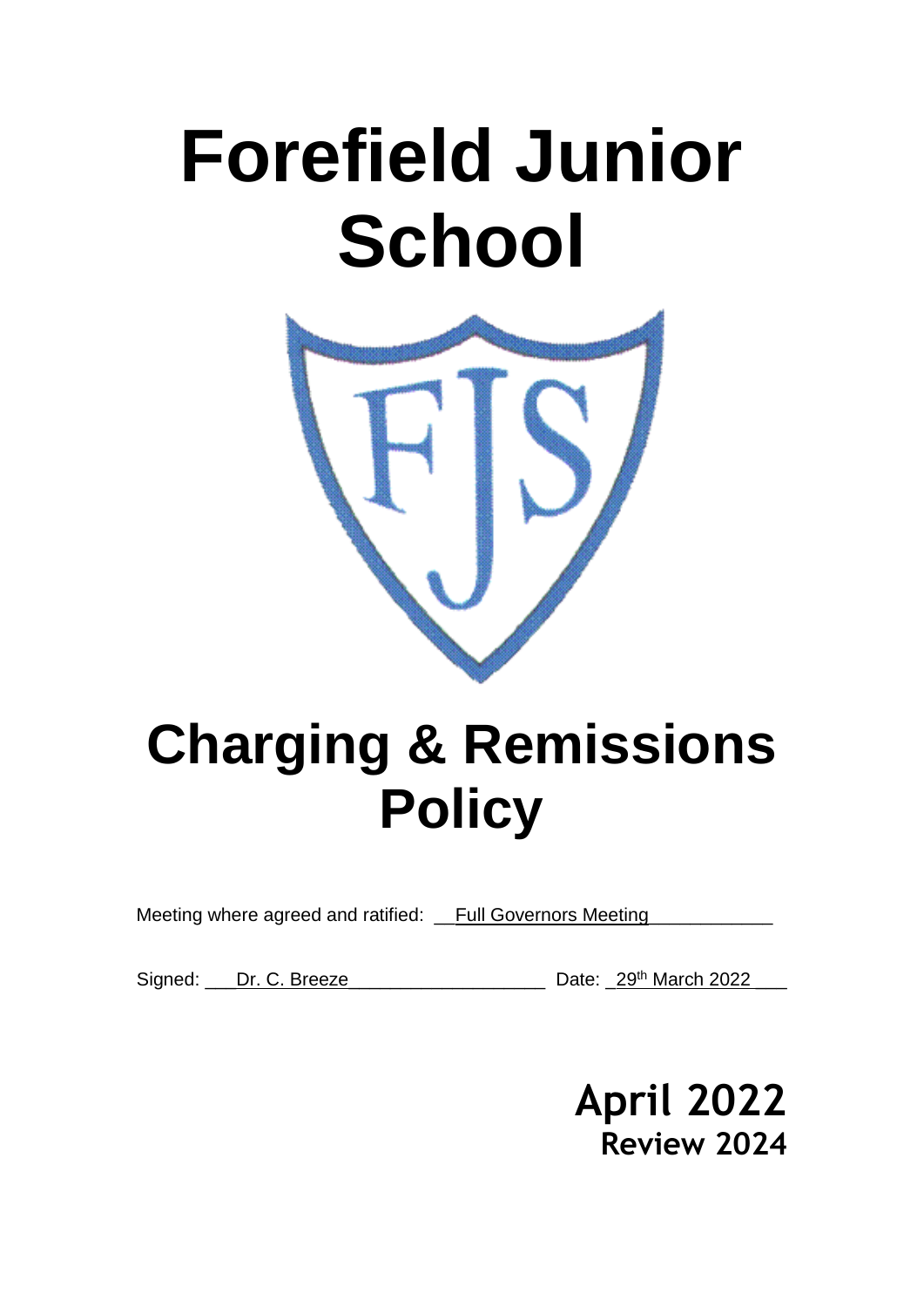#### **Mission Statement**

Forefield Junior School is a P.R.O.U.D. school built on Passion and Respect, where Opportunities can be seized by Unique and Determined learners.

We are passionate about learning in an environment where everyone is empowered to be themselves and to flourish. We respect and value each and every individual and cherish their unique qualities to create a sense of belonging. We are determined to support personal, social and emotional development by encouraging self-belief and providing opportunities for everyone to express themselves and grow in confidence.

By celebrating their diverse contribution to the life of the school and the wider community, each person will be encouraged to build on their foundations, to instil a belief in everyone that they have limitless potential and are always capable of achieving their best - throughout their lives. As a family we share each other's successes and take pride in them.

We will consistently promote the highest of standards in every aspect of school life, provide a vibrant, stimulating curriculum in a safe and happy learning environment, to foster excellent attitudes and behaviour. The inspirational opportunities we provide will fuel a passion for learning and a sense of pride in all we do.

This is what makes us PROUD:

Passion, Respect, Opportunity, Unique, Determined.

# **Introduction**

The 1996 Education Act requires all schools to have a policy on charging and remissions for school activities. The policy identifies activities for which

- charges will not be made
- charges will be made
- charges may be waived

In general, no charge can be made for admitting pupils to maintained schools. Where education is provided wholly or mainly during school hours, it should be free.

The school day is defined as 8:55 am - 3:30 pm. The midday break does not form part of the school day. The Headteacher will ensure that staff are familiar with and correctly apply the policy. Governors will review the policy every two years.

# **Policy Statement**

Forefield Junior School believes that all our pupils should have an equal opportunity to benefit from school activities and visits (curricular and extra curricular) independent of their parents' financial means. This policy describes how we will do our best to ensure a good range of visits and activities is offered and, at the same time, try to minimise the financial barriers which may prevent some pupils taking full advantage of the opportunities.

#### **No Charges will be made for:**

- education provided during school hours (including the supply of any materials, books, instruments or other equipment):
- education provided outside school hours if it is part of the National Curriculum or part of a syllabus for a prescribed public examination that the pupil is being prepared for at the school, or part of religious education;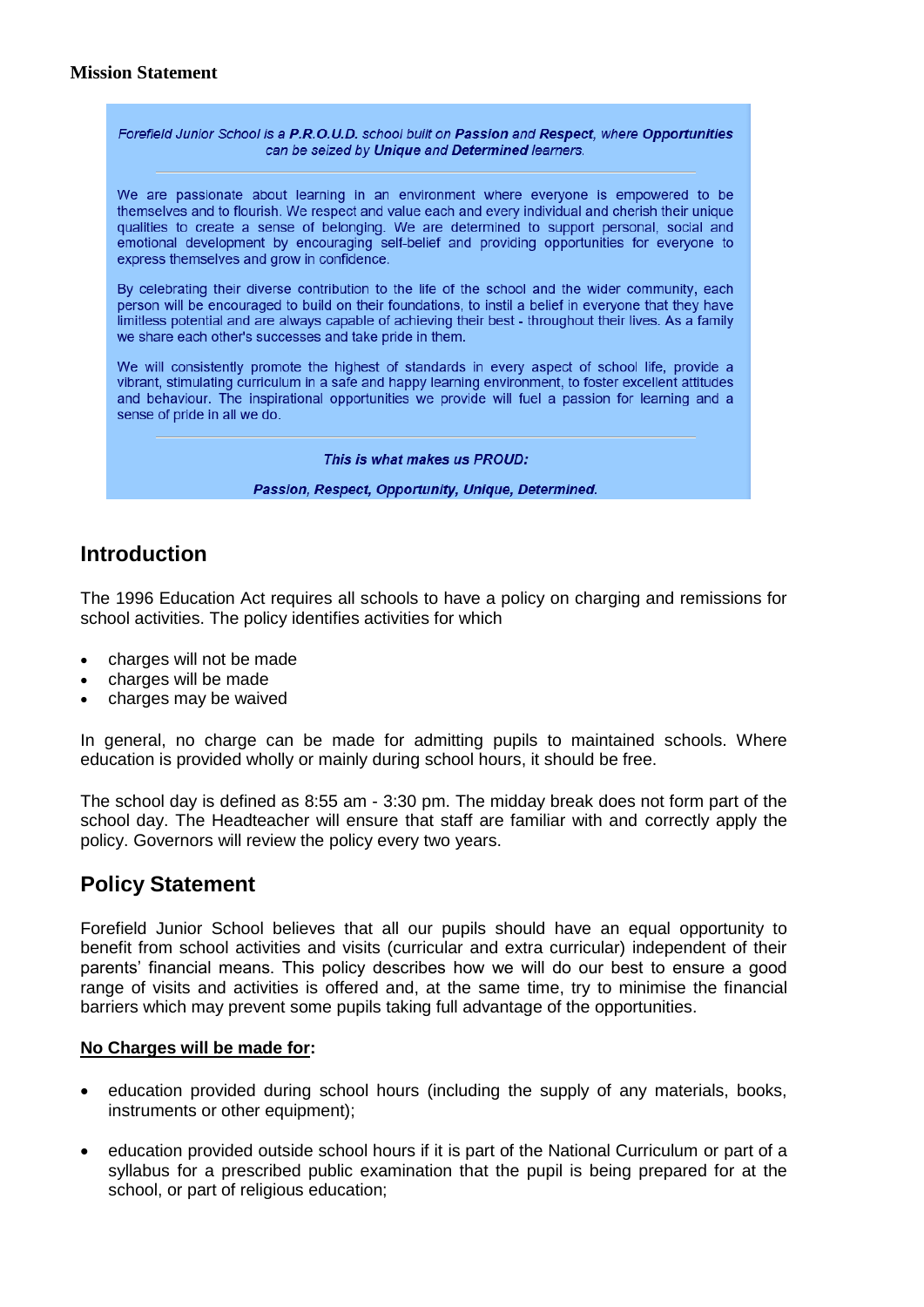- tuition for pupils learning to play musical instruments if the tuition is required as part of the National Curriculum, or part of a syllabus for a prescribed public examination that the pupil is being prepared for at the school, or part of religious education;
- entry for a prescribed public examination, if the pupil has been prepared for it at the school; and
- examination re-sit(s) if the pupil is being prepared for the re-sit(s) at the school
- supply teachers covering for other teachers accompanying pupils on a residential trip
- transport in connection with swimming

# **Voluntary contributions**

#### **Separately from the matter of charging, the school may ask parents for a voluntary contribution towards the cost of:**

- a school trip that takes place during school hours
- transport in connection with a school trip during school hours
- any activity that takes place during school hours
- school equipment
- school funds generally

However, if the activity cannot be funded without voluntary contributions, the head teacher should make this clear to parents at the outset. The governing body or head teacher **must**  also make it clear to parents that there is no obligation to make any contribution. The contribution must be genuinely voluntary, though, and the pupils of parents who are unable or unwilling to contribute may not be discriminated against. Where there are not enough voluntary contributions to make the activity possible, and there is no way to make up the shortfall, then it must be cancelled.

#### **Charges will be made for:**

# **Residential trips**

We will charge for the cost of board and lodging during residential school trips. This cost must not exceed the actual cost of the provision. In order to remove financial barriers from disadvantaged pupils, the governing body has agreed that the regular Year 6 residential trip will be offered at no charge to parents/carers of students for whom school is in receipt of Pupil Premium Grant.

# **Non residential trips**

Charges will be made for non residential activities (other than listed above) which takes place outside of school hours if the majority of the time spent on that activity takes place outside school hours (travel counts in this calculation if the travel itself occurs during school hours).

# **Public examinations**

No charges may be made for entering pupils for public examinations that are set out in regulations. However, an examination entry fee may be charged to parents if: